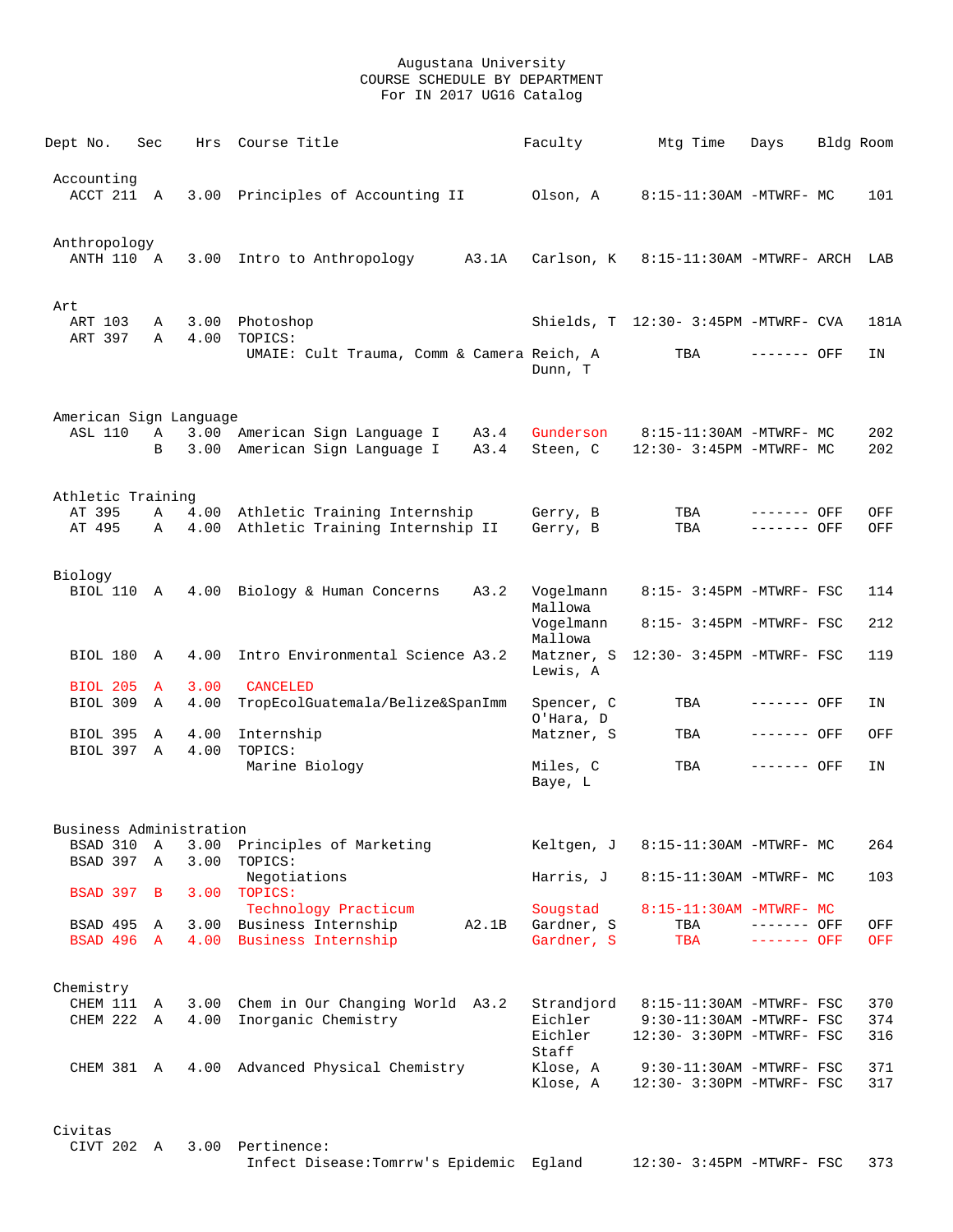| Dept No.                       | Sec                          | Hrs        | Course Title                                                                                    | Faculty              | Mtg Time                              | Days                        | Bldg Room |                   |
|--------------------------------|------------------------------|------------|-------------------------------------------------------------------------------------------------|----------------------|---------------------------------------|-----------------------------|-----------|-------------------|
|                                |                              |            |                                                                                                 |                      |                                       |                             |           |                   |
| CIVT 203 A                     |                              | 3.00       | Justice:                                                                                        |                      |                                       |                             |           |                   |
|                                |                              |            | Justice is High (on Heroin)                                                                     | Wright, R            | 12:30- 3:45PM -MTWRF- MC              |                             |           | 102               |
| Communication Disorders        |                              |            |                                                                                                 |                      |                                       |                             |           |                   |
| CMDS 288 A                     |                              |            | 1.00 Observation Practicum                                                                      | Mahan, K             | TBA                                   | ------- OFF                 |           | OFF               |
|                                |                              |            | -CMDS 288: REQUIRES INSTRUCTOR SIGNATURE.                                                       |                      |                                       |                             |           |                   |
|                                |                              |            | CMDS 388 A 10.00 Clinical Practicum                                                             | Mahan, K             | TBA                                   | ------- OFF                 |           | OFF               |
|                                |                              |            | -CMDS 388: REQUIRES INSTRUCTOR SIGNATURE.<br>CMDS 488 A 10.00 Adv Clinical Prct: Comm Disorders |                      | TBA                                   | ------- OFF                 |           | OFF               |
|                                |                              |            | -CMDS 488: REQUIRES INSTRUCTOR SIGNATURE.                                                       | Mahan, K             |                                       |                             |           |                   |
|                                |                              |            |                                                                                                 |                      |                                       |                             |           |                   |
|                                |                              |            |                                                                                                 |                      |                                       |                             |           |                   |
| Communication Studies          |                              |            |                                                                                                 |                      |                                       |                             |           |                   |
| COMM 110 A                     |                              |            | 3.00 Intro To Communication<br>A2.2                                                             | Bart, J              | 12:30- 3:30PM -MTWRF- HUM             |                             |           | 331               |
| COMM 365 A<br>COMM 397 A       |                              | $4\,.\,00$ | 3.00 Public Relations<br>TOPICS:                                                                | Nitz, M              | 8:15-11:30AM -MTWRF- HUM              |                             |           | 331               |
|                                |                              |            | UMAIE: Cult Trauma, Comm & Camera Reich, A                                                      |                      | TBA                                   | ------- OFF                 |           | IN.               |
|                                |                              |            |                                                                                                 | Dunn, T              |                                       |                             |           |                   |
|                                |                              |            |                                                                                                 |                      |                                       |                             |           |                   |
|                                |                              |            |                                                                                                 |                      |                                       |                             |           |                   |
| Computer Science<br>COSC 210 A |                              |            | 4.00 Computer Science I                                                                         | Shum, S              | 8:15-11:30AM -MTWRF- FSC              |                             |           | 372               |
|                                |                              |            | COSC 210 B 4.00 Computer Science I                                                              | Shum, S              | 12:30- 3:45AM -MTWRF- FSC             |                             |           | 372               |
| COSC 397 A 3.00                |                              |            | TOPICS:                                                                                         |                      |                                       |                             |           |                   |
|                                |                              |            | Technology Practicum                                                                            | Sougstad             | 8:15-11:30AM -MTWRF- MC               |                             |           |                   |
|                                |                              |            |                                                                                                 |                      |                                       |                             |           |                   |
| Education                      |                              |            |                                                                                                 |                      |                                       |                             |           |                   |
| EDUC 110                       | A                            |            | 3.00 Found of American Education A3.3                                                           |                      | VanBockern 12:30- 3:45PM -MTWRF- MC   |                             |           | 253               |
| EDUC 219                       | A                            | 3.00       | Technology in Education                                                                         | Hanavan, P           | 8:15-11:30AM -MTWRF- MC               |                             |           | 001               |
| EDUC 231 A                     |                              | 3.00       | Kindergarten Education                                                                          | Rost, M              | 4:30- 7:30PM -MT-R-- MC               |                             |           | 164               |
|                                |                              |            | -EDUC 231: INCLUDES A 30 HOUR PRACTICUM.                                                        |                      |                                       |                             |           |                   |
| EDUC 355                       | A                            | 3.00       | Human Relations in Education                                                                    | Ashworth             | 12:30- 3:45PM -MTWRF- MC              |                             |           | 164               |
| EDUC 370 A                     |                              |            | 3.00 Literacy for Engl Lang Learners                                                            | Manning              | TBA                                   | $------MC$                  |           | 164               |
| EDUC 470<br>EDUC 472           | $\mathbb{A}$                 | 4.00       | Student Teach: All Grades                                                                       | Fiala, R             | TBA                                   | ------- OFF<br>$------$ OFF |           | <b>OFF</b><br>OFF |
| EDUC 473                       | $\mathbf{A}$<br>$\mathbf{A}$ |            | 4.00 Student Teach: Elementary<br>4.00 Student Teach: Kindergarten                              | Fiala, R<br>Fiala, R | TBA<br>TBA                            | $-----$ OFF                 |           | <b>OFF</b>        |
| EDUC 474 A                     |                              |            | 4.00 Student Teach: Secondary                                                                   | Fiala, R             | TBA                                   | $------$ OFF                |           | OFF               |
|                                |                              |            | -EDUC 470, 472, 473 & 474: SIGNATURE OF FIELD EXPERIENCE COORDINATOR IS REQUIRED                |                      |                                       |                             |           |                   |
|                                |                              |            |                                                                                                 |                      |                                       |                             |           |                   |
|                                |                              |            |                                                                                                 |                      |                                       |                             |           |                   |
| English                        |                              |            |                                                                                                 |                      |                                       |                             |           |                   |
| ENGL 140                       | A                            | 3.00       | Contemporary Film Aesthetics                                                                    |                      | Harris, Mit 12:30- 3:45PM -MTWRF- HUM |                             |           | 201               |
| ENGL 226                       | A                            | 3.00       | World Literature II<br>A3.1B<br>Drama                                                           | Hanson, D            | 12:30- 3:45PM -MTWRF- HUM             |                             |           | 103               |
| ENGL 269                       | A                            | 3.00       | English Grammar                                                                                 | Nelson, C            | 12:30- 3:45PM -MTWRF- HUM             |                             |           | 102               |
| ENGL 297 A                     |                              | 3.00       | TOPICS:                                                                                         |                      |                                       |                             |           |                   |
|                                |                              |            | Literary Bodies: Symp & Prescr                                                                  | Boyens, B            | $12:30 - 3:45PM - MTWRF - HUM$        |                             |           | 123               |
|                                |                              |            |                                                                                                 |                      |                                       |                             |           |                   |
| Exercise Science               |                              |            |                                                                                                 |                      |                                       |                             |           |                   |
| EXSC 395 A                     |                              | 4.00       | Internship                                                                                      |                      |                                       |                             |           |                   |
|                                |                              |            | Fitness                                                                                         | Gorres-Mar           | TBA                                   | ------- OFF                 |           | OFF               |
| EXSC 397 A                     |                              | 4.00       | TOPICS:                                                                                         |                      |                                       |                             |           |                   |
|                                |                              |            | ESPN: Exploring Sport & Phys Act Barkley, S                                                     |                      | TBA                                   | ------- OFF                 |           | ΙN                |
|                                |                              |            |                                                                                                 |                      |                                       |                             |           |                   |
| French                         |                              |            |                                                                                                 |                      |                                       |                             |           |                   |
| FREN 110 A                     |                              |            | 3.00 Intro to French I<br>A3.4                                                                  | Fish                 | 8:15-11:30AM -MTWRF- HUM              |                             |           | 325               |
|                                |                              |            |                                                                                                 |                      |                                       |                             |           |                   |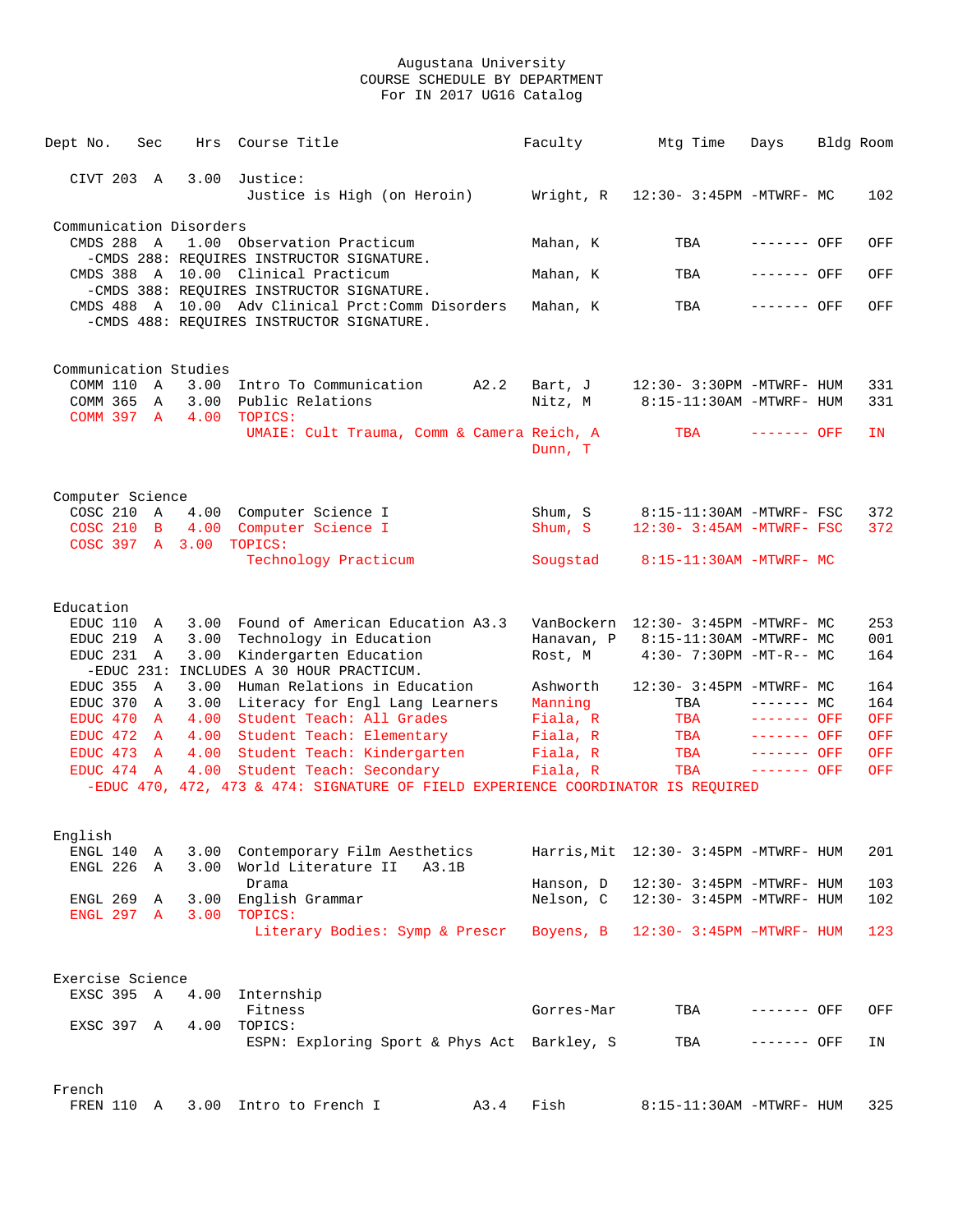| Dept No.                                            | Sec |              | Hrs Course Title                                                                                   | Faculty                             | Mtg Time                                                                                       | Days         | Bldg Room   |
|-----------------------------------------------------|-----|--------------|----------------------------------------------------------------------------------------------------|-------------------------------------|------------------------------------------------------------------------------------------------|--------------|-------------|
| General Studies                                     |     |              |                                                                                                    |                                     |                                                                                                |              |             |
| GENL 105 A                                          |     |              | 4.00 Off Campus Study Programs<br>Study Abroad                                                     | Grinager, D                         | TBA                                                                                            | ------- OFF  | IN          |
| GENL 134 A                                          |     |              | 3.00 Music Ensemble Intl Tour<br>Living Reformation                                                |                                     | TBA                                                                                            | ------- OFF  |             |
| GENL 257 A                                          |     |              | 4.00 Dharma: Life, Music, Reli, Lit in<br>Contemporary India<br>A3.6                               | Rohde, P<br>Looney, S<br>Pennington | TBA                                                                                            | ------- OFF  | TRIP<br>IN  |
|                                                     |     |              | GENL 397 A 3.00 See BIOL/HIST 205                                                                  |                                     |                                                                                                |              |             |
| German<br>GERM 110 A                                |     |              | 3.00 Intro to German I<br>A3.4                                                                     |                                     | Lhotzky, S 12:30- 3:45PM -MTWRF- HUM                                                           |              | 302         |
| Government/Intl Affairs<br>GOVT 297 A               |     |              | 3.00 TOPICS:<br>Politics/Politicians in AmerFilm Wanless, E                                        |                                     | 8:15-11:30AM -MTWRF- MC                                                                        |              | 201         |
| Health                                              |     |              | HLTH 222 A 3.00 Nutrition<br>HLTH 242 A 3.00 Personal Health                                       |                                     | Scholten, S 12:30- 3:45PM -MTWRF- FSC<br>VanLaecken 9:00-11:00AM -MTWRF- FSC                   |              | 272<br>373  |
| History<br>HIST 205 A<br>HIST 111 A                 |     | 3.00<br>3.00 | <b>CANCELED</b><br>Western Civilization II<br>A3.1                                                 | Gubbels                             | Preston, M 12:30- 3:45PM -MTWRF- MC                                                            |              | 201         |
| International Studies                               |     |              | INST 390 A 1.00 Senior Research Project                                                            | Nitz, M                             | TBA                                                                                            | $------$ OFF | OFF         |
| Sign Lang. Interpreting<br>INTR 360 A               |     |              | 3.00 ASL Linguist & Sociolinguistics                                                               | Feltman                             | 8:15-11:30AM -MTWRF- MC                                                                        |              | 164         |
| Journalism<br>JOUR 297 A                            |     |              | 3.00 TOPICS:<br>PursueEthicEmpathy DividedWrld                                                     | Blank-Libr                          | 8:15-11:30AM -MTWRF- HUM                                                                       |              | 103         |
| Mathematics<br>MATH 140 A<br>MATH 140<br>MATH 335 A | B   |              | 3.00 Quantitative Reasoning<br>A2.3<br>3.00 Quantitative Reasoning<br>A2.3<br>3.00 Modern Geometry | Gregg, M<br>Olimb                   | 8:15-11:30AM -MTWRF- FSC<br>Sorenson, T 12:30- 3:45PM -MTWRF- FSC<br>12:30- 3:45PM -MTWRF- FSC |              | 376<br>376  |
| Media Studies<br>MDST 397 A                         |     |              | 4.00 TOPICS:<br>UMAIE: Cult Trauma, Comm & Camera Reich, A                                         | Dunn, T                             | TBA                                                                                            | ------- OFF  | IN          |
| Music<br>MUSI 095 A                                 |     |              | 1.00 Music Ensemble:<br>A3.5B                                                                      |                                     |                                                                                                |              |             |
| MUSI 118<br><b>MUSI 297 A</b>                       | A   |              | Intl Tour Choir Performance Lab<br>3.00 Blues, Jazz, and Rock<br>A3.5B<br>3.00 CANCELED            | Nesheim<br>Hanegan                  | TBA<br>12:30- 3:45PM -MTWRF- HUM                                                               | ------- OFF  | TRIP<br>121 |
| Nursing<br>NURS 200 A                               |     |              | 3.00 Intro to Professional Nursing                                                                 | Nelson,Mry                          | 8:15-11:30AM -MTWRF- FSC                                                                       |              | 272         |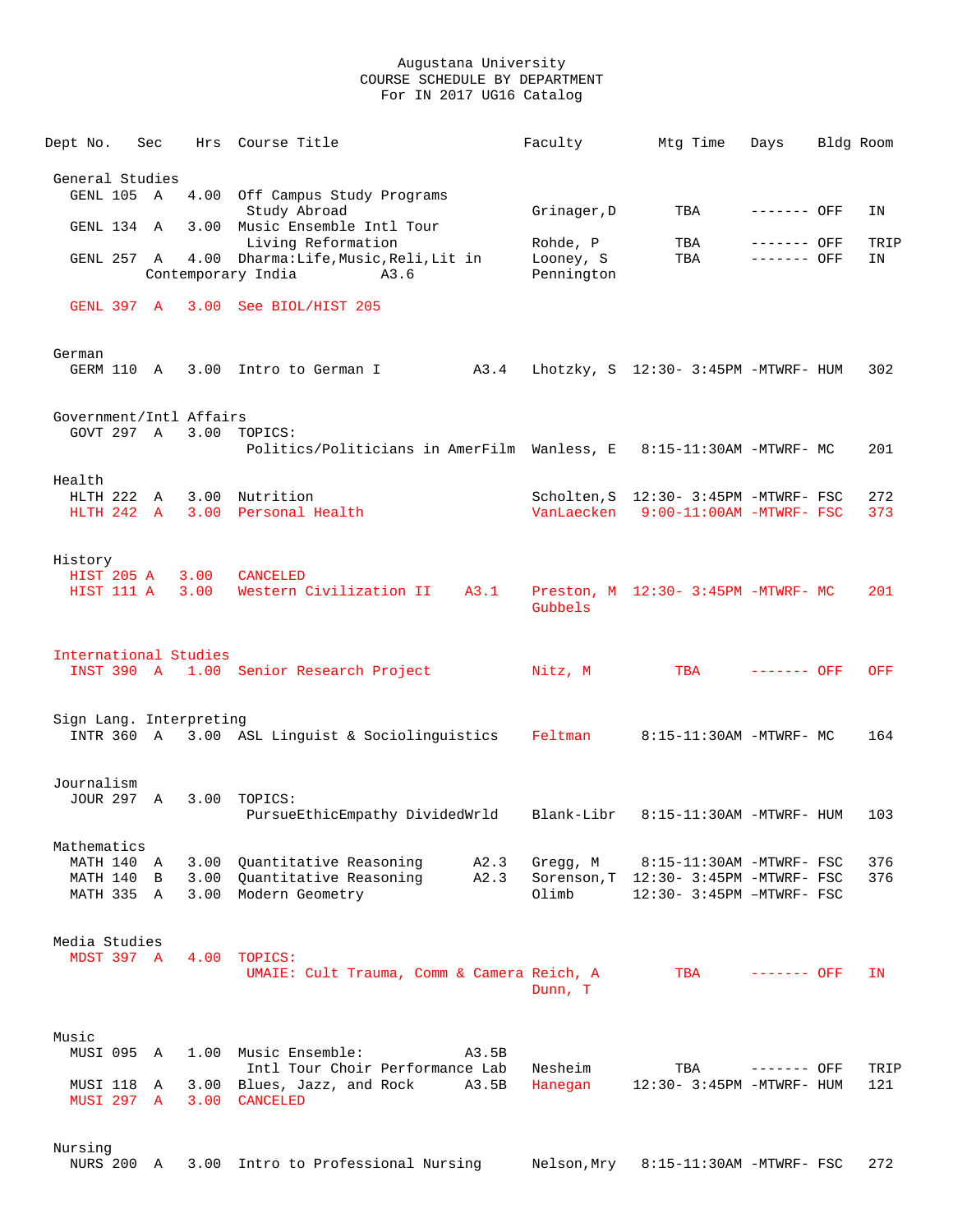| Dept No.           | Sec           | Hrs  | Course Title                                                                                  |      | Faculty    | Mtg Time                                                                 | Days         | Bldg Room |     |
|--------------------|---------------|------|-----------------------------------------------------------------------------------------------|------|------------|--------------------------------------------------------------------------|--------------|-----------|-----|
| NURS 410 A         |               | 3.00 | Maternal & Reproductive Hlth Nur                                                              |      | Gierach    | 8:15-11:30AM -MTWRF- FSC                                                 |              |           | 270 |
| NURS 410C A1       |               | 0.00 | Mat & Reprod Hlth Nurs Clinical                                                               |      | Staff      | TBA                                                                      | $------$ OFF |           | OFF |
|                    | A2            |      | 0.00 Mat & Reprod Hlth Nurs Clinical                                                          |      | Staff      | TBA                                                                      | $------$ OFF |           | OFF |
| NURS 451 A         |               | 3.00 | Leadership in Prof Nursing                                                                    |      | Herrmann   | TBA                                                                      | $------$ OFF |           | OFF |
|                    |               |      |                                                                                               |      | Evenson, C |                                                                          |              |           |     |
|                    |               |      |                                                                                               |      | Waltman, P |                                                                          | $------$ OFF |           |     |
|                    | B             |      | 3.00 Leadership in Prof Nursing                                                               |      |            | TBA                                                                      | $-----$ OFF  |           | ΙN  |
|                    | $\mathcal{C}$ |      | 3.00 Leadership in Prof Nursing                                                               |      | Schroeder  | TBA                                                                      |              |           | IN  |
|                    |               |      |                                                                                               |      |            |                                                                          |              |           |     |
|                    |               |      |                                                                                               |      |            |                                                                          |              |           |     |
| Physical Education |               |      |                                                                                               |      |            |                                                                          |              |           |     |
| PE 105             |               |      | A 1.00 Downhill Skiing                                                                        | A1.3 |            |                                                                          |              |           |     |
|                    |               |      | (includes lifts and lessons)                                                                  |      |            | Barkus, B 6:30-9:30PM --T-R-- OFF                                        |              |           | OFF |
|                    |               |      | -PE 105A: SPECIAL FEE: \$120 FOR LIFT AND LESSONS. MEETS AT GREAT BEAR SKI RESORT.            |      |            |                                                                          |              |           |     |
|                    |               |      | AP 1.00 (includes lessons only)                                                               |      | Barkus, B  | $6:30 - 9:30PM -T-R--OFF$                                                |              |           | OFF |
|                    |               |      | -PE 105AP: SPECIAL FEE: \$80 FOR LESSONS, MEETS AT GREAT BEAR SKI RESORT.                     |      |            |                                                                          |              |           |     |
|                    |               |      | AR 1.00 (includes lifts, lessons, equip) Barkus, B                                            |      |            | 6:30- 9:30PM --T-R-- OFF                                                 |              |           | OFF |
|                    |               |      | -PE 105AR: SPECIAL FEE: \$160 FOR LIFTS, LESSONS & EQUIPMENT. MEETS AT GREAT BEAR SKI RESORT. |      |            |                                                                          |              |           |     |
| PE 106             | A             |      | 1.00 Snowboarding                                                                             | A1.3 |            |                                                                          |              |           |     |
|                    |               |      | (includes lifts and lessons)                                                                  |      | Barkus, B  | $6:30 - 9:30PM -T-R--OFF$                                                |              |           | OFF |
|                    |               |      | -PE 106A: SPECIAL FEE: \$120 FOR LIFT & LESSONS, MEETS AT GREAT BEAR SKI RESORT.              |      |            |                                                                          |              |           |     |
|                    |               |      | AP 1.00 (includes lessons only)                                                               |      | Barkus, B  | $6:30 - 9:30PM -T-R -$ OFF                                               |              |           | OFF |
|                    |               |      | -PE 106AP: SPECIAL FEE: \$80 FOR LESSONS, MEETS AT GREAT BEAR SKI RESORT.                     |      |            |                                                                          |              |           |     |
|                    |               |      | AR 1.00 (includes lifts, lessons & equip                                                      |      | Barkus, B  | $6:30-9:30PM --T-R--OFF$                                                 |              |           | OFF |
|                    |               |      | -PE 106AR: SPECIAL FEE: \$160 FOR LIFTS, LESSONS & EQUIPMENT, MEETS AT GREAT BEAR SKI RESORT. |      |            |                                                                          |              |           |     |
| PE 111             | Α             |      | 1.00 Handball/Fitness                                                                         | A1.3 | Gross, W   | 11:00-12:15PM -MTWR-- ELMN                                               |              |           | 135 |
| PE 112             | Α             |      | 1.00 Hatha Yoga                                                                               | A1.3 | Dickinson  | 12:30- 1:20PM -MTWR-- ELMN                                               |              |           | 224 |
| PE 115             | Α             |      | 1.00 Physical Conditioning                                                                    | A1.3 | Binstock   | $9:30-10:20AM -MTWR--ELMN$                                               |              |           | 105 |
| PE 201             | Α             |      | 1.00 Officiating Football                                                                     |      |            | Anderson, 0 7:00-10:00PM -M----- ELMN                                    |              |           | 230 |
| PE 215             | Α             | 3.00 | Sport in Society                                                                              |      |            | Barkus, B 8:00-12:00PM -MTWRF- ELMN                                      |              |           | 241 |
| PE 225             | Α             | 2.00 | Psychology of Coaching                                                                        |      | Bourk      | 12:30- 2:30PM -MTWRF- ELMN                                               |              |           | 241 |
| PE 231             | A             | 2.00 | Theory of Coaching Volleyball                                                                 |      | Meske, D   | 12:30- 2:30PM -MTWRF- ELMN                                               |              |           | 230 |
| PE 395             | C             | 4.00 | Internship                                                                                    |      |            |                                                                          |              |           |     |
|                    |               |      | Coaching                                                                                      |      | Stavenger  | TBA                                                                      | ------- OFF  |           | OFF |
|                    | D             | 4.00 | Sport Management I                                                                            |      | Pierson, D | TBA                                                                      | $------$ OFF |           | OFF |
| PE 495             | $\mathbb{A}$  | 4.00 | Internship                                                                                    |      |            |                                                                          |              |           |     |
|                    |               |      | Sport Management II                                                                           |      | Pierson, D | TBA                                                                      | ------- OFF  |           | OFF |
|                    |               |      |                                                                                               |      |            |                                                                          |              |           |     |
| Philosophy         |               |      |                                                                                               |      |            |                                                                          |              |           |     |
| PHIL 120 A         |               |      | 3.00 Critical Thinking<br>A2.2                                                                |      | Vicens     | 8:15-11:30AM -MTWRF- HUM                                                 |              |           | 202 |
| PHIL 397 A         |               |      | 4.00 TOPICS:                                                                                  |      |            |                                                                          |              |           |     |
|                    |               |      | TropEcol Guatemala & Belize                                                                   |      | O'Hara, D  | TBA                                                                      | ------- OFF  |           | OFF |
|                    |               |      |                                                                                               |      | Spencer, C |                                                                          |              |           |     |
|                    |               |      |                                                                                               |      |            |                                                                          |              |           |     |
| Physics            |               |      |                                                                                               |      |            |                                                                          |              |           |     |
|                    |               |      | PHYS 297 A 3.00 TOPICS:                                                                       |      |            |                                                                          |              |           |     |
|                    |               |      | Numerical Analysis Scientfc Data Grau, N 8:15-11:30AM -MTWRF- FSC                             |      |            |                                                                          |              |           | 116 |
|                    |               |      |                                                                                               |      |            |                                                                          |              |           |     |
|                    |               |      |                                                                                               |      |            |                                                                          |              |           |     |
| Psychology         |               |      |                                                                                               |      |            |                                                                          |              |           |     |
|                    |               |      | PSYC 115 A 3.00 General Psychology                                                            | A3.3 | Staff      | 8:15-11:30AM -MTWRF- MC                                                  |              |           | 257 |
|                    |               |      | PSYC 305 A 3.00 Psychology & Christianity                                                     |      | Jeppsen    | 12:30- 3:45PM -MTWRF- MC                                                 |              |           | 255 |
|                    |               |      | PSYC 391 A 4.00 Practicum                                                                     |      | Trainor    | TBA                                                                      | $------$ OFF |           | OFF |
|                    |               |      | -PSYC 391: INSTRUCTOR SIGNATURE REQUIRED. VARIABLE CREDIT 2-4 CR HRS.                         |      |            |                                                                          |              |           |     |
|                    |               |      |                                                                                               |      |            |                                                                          |              |           |     |
|                    |               |      |                                                                                               |      |            |                                                                          |              |           |     |
| Religion           |               |      |                                                                                               |      |            |                                                                          |              |           |     |
|                    |               |      | RELI 110 A 3.00 Exploring Christian Faith                                                     | A4.1 | Haar, M    |                                                                          |              |           | 202 |
| RELI 229 A         |               |      | 3.00 Reading for Meaning/Truth: A4.2                                                          |      |            | $12:30-3:45PM -MTWRF - HUM$<br>Swanson, $R = 8:15-11:30AM - MTWRF - HUM$ |              |           | 201 |
|                    |               |      | Hermes, God of Thieves & Interp                                                               |      |            |                                                                          |              |           |     |
|                    |               |      |                                                                                               |      |            |                                                                          |              |           |     |
|                    |               |      |                                                                                               |      |            |                                                                          |              |           |     |
| Sociology          |               |      |                                                                                               |      |            |                                                                          |              |           |     |
|                    |               |      |                                                                                               |      |            |                                                                          |              |           |     |

| SOCI 110 A 3.00 Contemporary Sociology A3.3 Bunger |  |  |  |  |  | 12:30- 3:45PM -MTWRF- MC 103 |  |  |
|----------------------------------------------------|--|--|--|--|--|------------------------------|--|--|
|----------------------------------------------------|--|--|--|--|--|------------------------------|--|--|